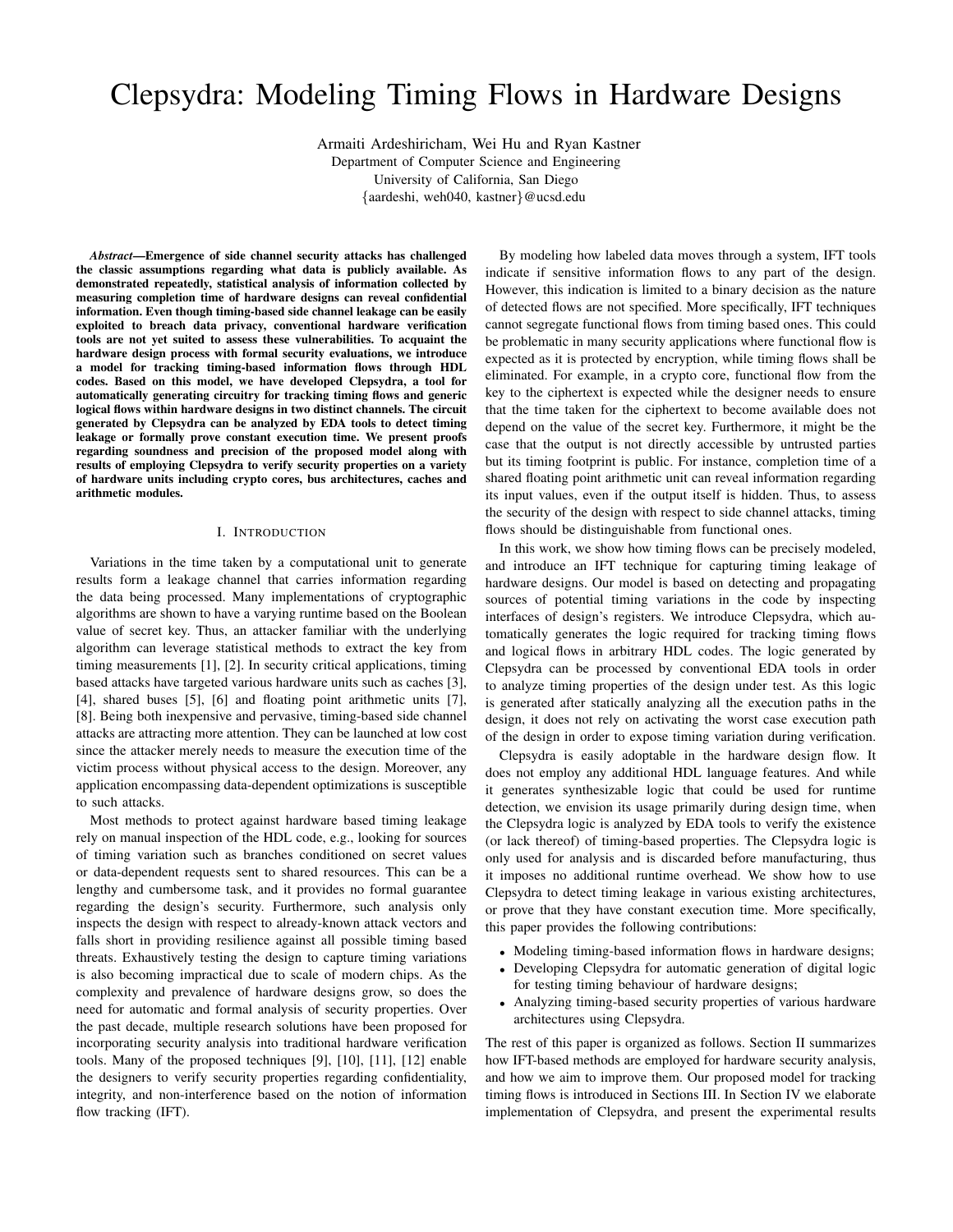gathered from using Clepsydra to analyze security properties of various architectures in Section V. We provide a brief summary of related work in Section VI, and conclude the work in Section VII.

# II. BACKGROUND & MOTIVATION

In this section we elaborate how IFT-based techniques enable security analysis, and argue why current tools are inadequate for establishing formal guarantees of timing based properties. We further point out how employing a more meticulous model for segregating different forms of logical flows can resolve this issue.

# *A. Security Properties*

Isolation of different logical components is a primary security property that hardware designers seek to provide. Two major security properties can be enforced through isolation:

- Confidentiality: Preventing untrusted parties from observing secret information by isolating the units which process secret data. For example, in a cryptographic hardware we want to ensure that the secret key does not leak to public outputs as a result of design flaws, hardware Trojans or side channel leakage.
- Integrity: Preventing unauthorized parties from modifying sensitive information. For instance, the registers storing cryptographic keys should only be accessible by trusted sources.

In order to provide sound security guarantees, information flow must be analyzed through both data channels (also known as functional channels) and timing channels. The former ensures that data does not move among isolated components, while the latter certifies that the timing footprints of the isolated entities do not form a communication channel.

## *B. IFT & Hardware Security Verification*

IFT techniques provide a systematic approach for verifying security properties related to integrity and confidentiality. This works by assigning security labels to different signals and tracking how these labels propagate through the system. Different security properties can be tested by defining the input labels and inspecting the output labels. Precision of an IFT technique, i.e. how closely the reported flows resemble the actual flows, is directly affected by the label propagation rules.

If the label propagation rules are not comprehensive enough to capture all forms of digital flows, the design might be inaccurately marked as secure. Information can flow in both explicit and implicit ways. In the explicit form, information flows to the output of an operation which is processing sensitive data. More subtly, data that controls conditional statements can implicitly affects the results. For instance, in the code if(c) then  $x = y + z$ ; signal x is explicitly affected by signals  $y$  and  $z$ , and implicitly by signal  $c$ . For an IFT technique to be sound and free from false negatives, it should be capable of tracking both implicit and explicit flows.

Furthermore, label propagation rules should detect cases where flow of information is blocked. For example, if certain bits of the secret data is ANDed with zero, there will be no flow from those bits to the output of the AND gate. However, a conservative tracking rule, which assigns the highest security labels of the inputs to the output, marks all the output bits as sensitive. In contrast, a precise IFT tool, built upon stricter rules which take into account Boolean values of the operands and the operation functionality, can recognize absence of flows and avoid certain false positives [13].

## *C. Isolating Timing Flows*

Existing IFT techniques track both *functional flows* and *timing flows* using the same set of labels and propagation rules. Thus, when a flow is detected, whether it is a functional flow or a timing flow, remains unknown. However, different applications necessitate different forms of isolation. For instance, both timing and functional isolation should be guaranteed when a cache is shared among mutually untrusting processes. But secure implementation of a cryptographic algorithm only requires elimination of timing channels as functional flows are protected by encryption. This property cannot be tested using IFT techniques which capture all forms of logical flows through a single set of labels. As the cipher is always affected by the secret key through functional flows, its security label will be raised to the security label of the key, independent of existence of timing flows. This significantly limits employment of IFT techniques for security analysis as similar scenarios happen in many applications where functional flows are inevitable but timing based flows should be eliminated.

Since conventional IFT techniques are designed for tracking all forms of logical flows, employing them to detect only timing flows results in a considerable number of false positives. As timing flows are a subset of information flows; a set of stricter propagation rules can be designed that work on a separate set of labels and track only timing flows while ignoring functional ones. In the next section we introduce a set of rules for detecting only timing flows and tracking them through the system.

# III. MODELING TIMING FLOWS

Timing flows exist from inputs to outputs of a circuit if the time that is taken for the outputs to become available depends on the Boolean values of the inputs. These flows can be exploited if the input signals causing them contain secret information, and the completion time of the unit can be measured by an untrusted party. For instance, consider a division unit, as shown in Fig 1, implemented via consecutive subtraction of the divisor from the dividend. The execution time of this algorithm depends on the input values as the number of subtractions is not fixed. This indicates that even if the Boolean value of the quotient is undisclosed, evaluating the execution time reveals information regarding the inputs. In this section we discuss how timing variations are represented in digital circuits, and develop a formal model for capturing them.

## *A. Characterizing Timing Flows*

Completion time of a design is defined by the time when its output is updated to its final value. If no timing flow exists from input X to output Y, the time taken for Y to reach its final value should be constant as X changes. Thus, in order to detect timing flows, we need to determine whether or not the updates made to the outputs occur at constant timesteps. This can be addressed by detecting variations in the update time of all design variables, and tracking them to the final outputs. We discuss how this can be done for any arbitrary digital circuit by answering three questions: How are timing flows generated from a set of sensitive inputs? How does the flow propagate once generated? And lastly, what are the necessary conditions for blocking the flow of timing information and enforcing constant time execution? Since we are interested in detecting timing variations in terms of clock cycles, we need to analyze the design's registers and the signals which control them.

Generation of Timing Variation: Design's registers are written to by a set of data signals which are multiplexed by controllers at each cycle. Considering a register where none of its data or control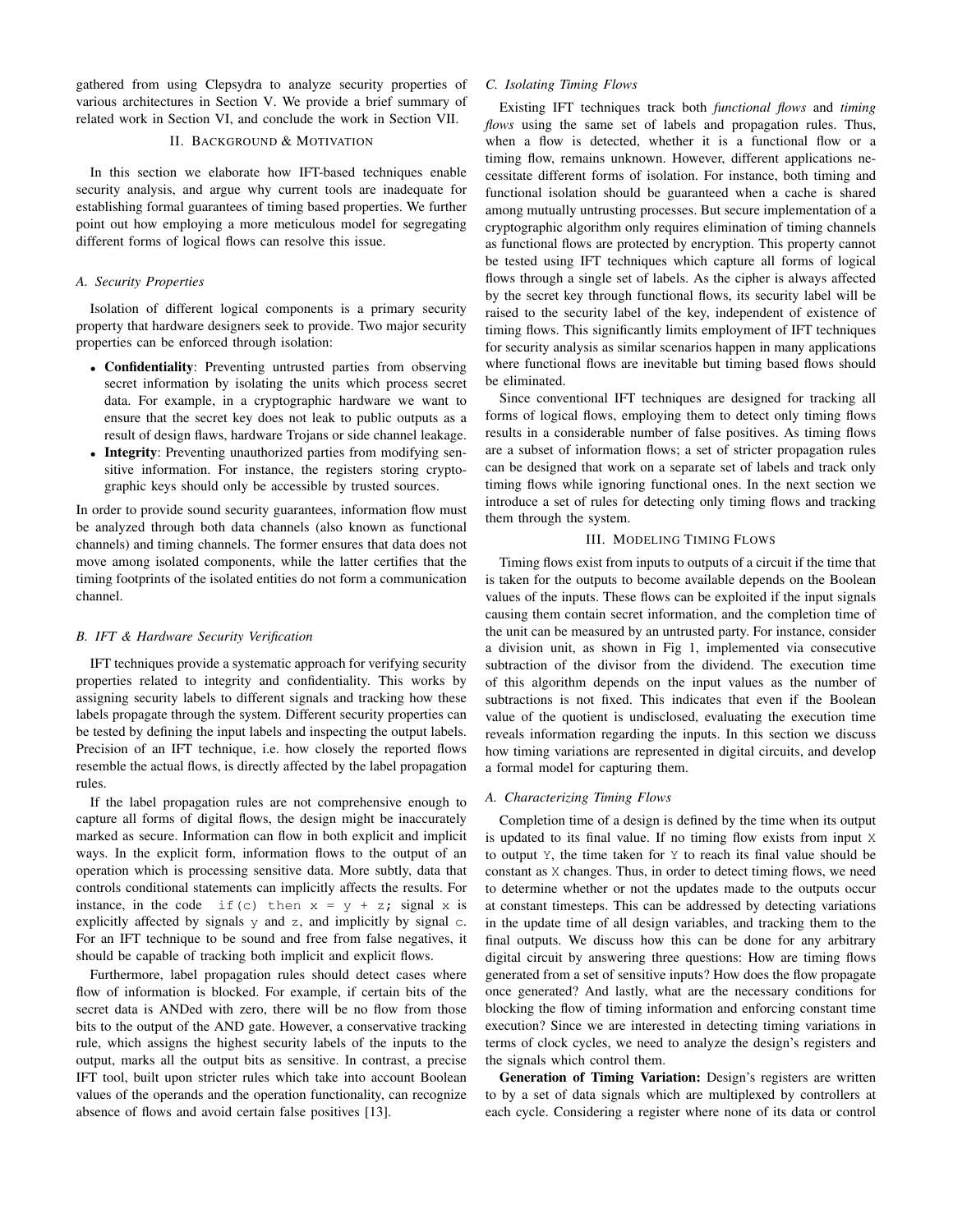

Fig. 1. Division algorithm based consecutive subtraction. The red box shows generation of timing variations, and the green box depicts their blockage.

signals has timing variation but might contain sensitive data, we want to figure out the circumstances under which timing variations occur at the register's output. If the register is definitely updated at each clock cycle, there will be no timing variations. However, if occurrence of updates are tentative, i.e. there is a degree of freedom for the register to hold its current value or get a new value, timing variation could occur. If the controller signal which is deciding the occurrence of the update is sensitive, the resulting timing variation will contain sensitive information as well.

Going back to the division example in Fig 1, the updates made to the register temp\_quotient are conditioned on the input. Thus, based on the Boolean values of the input signals, this register might get its final value at different times. In Theorems 1 and 2, we show that detecting conditional updates caused by sensitive data soundly captures all timing flows while discarding functional-only ones.

Propagation and Blockage of Timing Variation: If any of the data or control signals of a register has cycle level variations, the variation can flow through the register. While simply propagating these flows soundly exposes all timing variations, it overestimates the flow when mitigation techniques are implemented to eliminate the variations. In other words, we need to be able to detect situations where timing variations are not observable at a register's output even though they are present at its input.

In division example in Fig 1, instead of directly writing the temp\_quotient to the output, a wait period is taken before updating the output value. If the wait period is longer than the worst case execution time, the output gets its update at constant time steps. We will show in Theorem 3 that if there exists a non-sensitive control signal which *fully controls* the occurrence of updates to a register, it can block flow of timing variation from input to output of the register. *Fully controlling* control signal implies that the register gets a new value if and only if the controller gets a new value. Thus, the timing signature of the register output is identical to the control signal (with a single cycle delay), and is independent of its input. Implementing this policy reduces the number of false positives to some extent without imposing any false negative. In the division example, if the counter is large enough, the output value changes immediately after the done condition is updated, and keeps its old value while done does not change. Hence, all the variations to the final output are controlled by the done signal which is non-sensitive, indicating constant execution

time with respect to inputs.

## *B. Theorems & Proofs*

In the rest of this section we formally define IFT concepts and prove the claims we made earlier. We show that our model soundly discovers all potential timing channels by proving that detecting tentative updates of design's registers is adequate for exposing all timing variations, and the presence of non-sensitive fully controlling signals eliminates existing timing variations. We also prove that our model ignores functional-only flows and thus is more precise for analyzing timing-based properties compared to IFT techniques which capture all logical flows.

**Definition 1.** An event  $e$  over data set  $Y$  and time values  $T$  is shown as the tuple  $e = (y, t)$  for  $y \in Y$  and  $t \in T$ , where y and t can be retrieved by functions  $val(e)$  and  $time(e)$ . If y is an n-dimensional vector, and  $t$  the number of clock ticks that has past, the inputs or outputs of a design with  $n$  ports can be represented by event  $e$ .

**Definition 2. Trace**  $A(Y, n)$  represents n events  ${e_i}_{i=1}^n$  over data set Y, which are ordered by time:  $time(e_i) = time(e_{i+1}) + 1$ .

**Definition 3.** For any trace  $A(Y, n)$ , its **distinct trace**  $d(A)$  is defined as the the longest sub-trace of A, where consecutive events have different values, and for any two consecutive events in A such that  $val(e_i) \neq val(e_{i-1}), e_i$  is in  $d(A)$ .

For example, for trace  $A = \{(10, 1), (10, 2), (20, 3), (20, 4)\},\$ its distinct trace is  $d(A) = \{(10, 1), (20, 3)\}\$  since the values only change at clock cycle 1 and 3.

**Definition 4.** Traces  $A(X, k)$  and  $A'(X, k)$  are value preserving with respect to set  $I$  if the only difference between their corresponding events  $e_i$  and  $e'_i$  is in the j-th element of the value vector such that  $j \in I$ .

In IFT analysis, we are interested in the effects of a set of sensitive variables by testing the design with respect to input traces which only differ in the sensitive inputs. This idea can be modeled by using value preserving traces where  $I$  is the set of sensitive inputs.

**Definition 5.** Output of an FSM  $F$  is **completely controlled** by input  $J$  if the FSM output is updated if and only if input  $J$  is updated.

**Definition 6.** For any set of wires  $W$ , sensitivity label set  $W_s$  and timing label set  $W_t$  indicate if W carries sensitive information or timing variation, respectively.

**Definition 7.** In a sequential circuit represented by the FSM  $F =$  $(X, Y, S, s_0, \delta, \alpha)$ , a **functional-only flow** from a set of sensitive inputs  $I$  exists if there exist two value preserving (with respect to I) input traces  $A(X, k)$  and  $A'(X, k)$  such that when fed to the FSM, the timesteps of the distinct traces of the outputs are equivalent, while the values of corresponding events varies. Stated formally: if  $B = \alpha(A, s_0)$  and  $B' = \alpha(A', s_0)$ , then:

$$
\forall e_i, e'_i \in d(B), d(B') \ \mathit{time}(e_i) = \mathit{time}(e'_i) \ \text{and}
$$
\n
$$
\exists e_j, e'_j \in d(B), \in d(B') \ \text{such that} \ \mathit{val}(e_j) \neq \mathit{val}(e'_j)
$$

**Definition 8.** In a sequential circuit represented by the FSM  $F =$  $(X, Y, S, s_0, \delta, \alpha)$  a timing flow from a set of sensitive inputs I exists if there exist two value preserving (with respect to  $I$ ) input traces  $A(X, k)$  and  $A'(X, k)$  such that when fed to the FSM, the timestep of the distinct traces of the outputs are not equivalent. Stated formally, if  $B = \alpha(A, s_0)$  and  $B' = \alpha(A', s_0)$ , then:

$$
\exists e_j, e'_j \in d(B), \in d(B') \text{ such that } time(e_j) \neq time(e'_j)
$$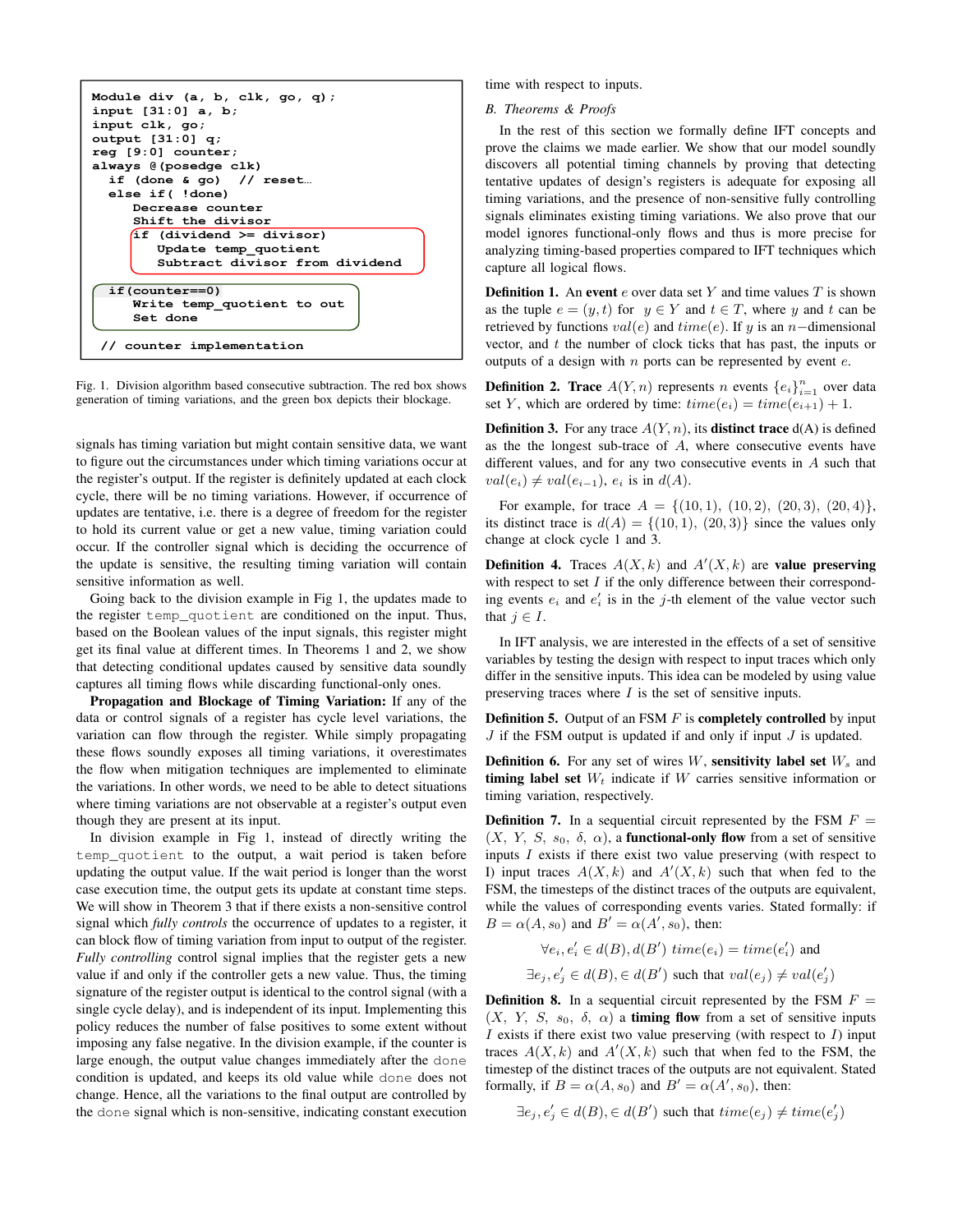**Definition 9.** For a combinational logic function  $f : X \to Y$  its flow tracking function  $f_s: X \times X_s \to Y_s$  determines whether or not sensitive inputs affect the outputs. If  $f(x_1, ..., x_n) = (y_1, ..., y_m)$ then  $f_s(x_1, ..., x_n, x_{1_s}, ..., x_{n_s}) = (y_{1_s}, ..., y_{m_s})$ , where if set of sensitive inputs  $\{x_j | x_{j_s} = 1\}$  can affect value of  $y_i$  then  $y_{i_s} = 1$ indicating information flow exists from the sensitive inputs to output  $y_i$ .

**Definition 10.** For a sequential logic function  $f : X \times S \rightarrow$  $Y$ , where  $X$ ,  $S$ ,  $Y$  are the inputs, states, and the outputs, the time tracking function  $f_t$  :  $X \times X_s \times X_t \times S \times S_s \times$  $S_t \rightarrow Y_t$  determines if a set of inputs tainted with sensitive information or timing variation can affect timing variations of the output. If  $f(x_1, x_2, ..., x_n, s_1, s_2, ..., s_l) = (y_1, y_2, ..., y_m)$  then  $f_t$  ( $x_1, ..., x_n, x_{1_s}, ..., x_{n_s}, x_{1_t}, ..., x_{n_t}, s_1, ..., s_l, s_{1_s}, ...,$  $s_{l_s}$ ,  $s_{1_t}, ..., s_{l_t}$  =  $(y_{1_t}, ..., y_{m_t})$ , where if a set of tainted inputs  ${x_j |x_{j_s} \vee x_{j_t} = 1}$  can affect whether or not state  $s_i$  is updated then  $s_{i_t} = 1$  and we say **timing flow** exists from the tainted inputs to output  $s_i$ .

**Theorem 1.** *The time tracking logic*  $F_t$  *of FSM*  $F$  *captures timing flows of the FSM.*

*Proof.* To prove this theorem we show that the existence of a timing flow reduces to variations in occurrence of updates to the output, and therefore is captured by  $F_t$ .

If a timing flow exists with respect to the set of tainted inputs I, based on Definition 8 there exist value preserving traces  $A(X, k), A'(X, k)$  such that :

if 
$$
B = \alpha(A)
$$
,  $d(B) = (e_1, e_2, ..., e_m)$   
and  $B' = \alpha(A'), d(B') = (e'_1, e'_2, ..., e'_m)$  then :  
 $\exists j \in [1:m]$  such that  $time(e_j) \neq time(e'_j)$ 

Consider *n* to be the smallest index such that  $time(e_n) \neq time(e'_n)$ . Without loss of generality we can assume that  $time(e_n) = t_n$  and  $time(e'_n) = t_n + d, d > 0$ . Basically, we are assuming *n* to be the time when the new value of trace  $B'$  appears with delay  $d$  compared to trace B. We can write the elements of these two traces up to the nth element:

$$
d(B) = (v_1, t_1), (v_2, t_2), \dots, (v_{n-1}, t_{n-1}), (v_n, t_n)
$$

$$
d(B') = (v'_1, t_1), (v'_2, t_2), \dots, (v'_{n-1}, t_{n-1}), (v'_n, t_n + d)
$$

 $\forall i \in [2:n]: v_i \neq v_{i-1}$  and  $v'_i \neq v'_{i-1}$  Based on Definition3.

The following observations can be made based on the above traces:

$$
(a) : (v_n, t_n)
$$
 and  $(v_{n-1}, t_n - 1) \in B$   
 $(b) : (v'_{n-1}, t_n)$  and  $(v'_{n-1}, t_n - 1) \in B'$ 

From (a) we can infer that value of trace B is updated at time  $t_n$ from  $v_{n-1}$  to  $v_n$  while equation (b) shows that value of trace B' is not updated at time  $t_n$  and is equal to  $v'_{n-1}$ 

By Definition 4, all input events remain the same  $\forall i \notin I$ , meaning that the only difference between them is the sensitive inputs. Thus, the difference in the update to the output is caused by the set of sensitive inputs and is captured by  $F_t$  based on Definition 10.  $\Box$ 

**Theorem 2.** *The time tracking logic*  $F_t$  *of FSM*  $F$  *does not capture functional-only flows of the FSM.*

*Proof.* We prove this theorem by showing that the existence of functional only flows will not impose any variations on the occurrence of updates to the output, and thus will not be captured by  $F_t$ .

If a functional-only flow exists with respect to the set of sensitive inputs  $I$ , then based on Definition  $7$  there exists value preserving traces  $A(X, k)$ ,  $A'(X, k)$  such that:

if 
$$
B = \alpha(A), d(B) = (e_1, e_2, ..., e_m)
$$
 and  
\n $B' = \alpha(A'), d(B') = (e'_1, e'_2, ..., e'_m)$  then :  
\n(1)  $\forall i \in [1 : m] : time(e_i) = time(e'_i)$   
\n(2)  $\exists j \in [1 : m] : such that val(e_j) \neq val(e'_j)$ 

We claim that there is no time  $t_n$  such that the value of one of the traces is updated while the other one is not. Without loss of generality, we show that there is no time  $t_n$  where the value of  $B$  is updated but the value of  $B'$  remains the same. We prove this via proof by contradiction.

Contradiction hypothesis: At time  $t_n$ , trace B is updated while trace  $B'$  holds its value.

Let  $v_n$  and  $v_{n-1}$  be the values of trace B at times  $t_n$  and  $t_n - 1$ respectively. Based on the contradiction hypothesis,  $(v_n, t_n)$  is an event in B. Hence,  $d(B)$  contains an event  $e_i$  such that  $time(e_i)$  =  $t_n$ . Let us assume that  $e_i$  is the *i*th element of  $d(B)$ . Similarly, assume values of trace B' in times  $t_n$  and  $t_n - 1$  are  $v'_n$  and  $v'_{n-1}$ . Based on the contradiction hypothesis we know  $(v'_n, t_n)$  is not an event in  $d(B)$  since B is not updated at this time. Thus,  $d(B')$  does not have any event  $e'_{j}$  which timestep is  $t_{n}$ . Hence, if we pick the *i*th element of  $d(B')$ , called  $e'_i$ , then  $time(e'_i) \neq t_n$ . So:

 $\exists i \ in[1:m]$  such that  $time(e_i) \neq time(e'_i)$ 

This is contradictory to the definition of functional-only flows since there could be no time  $t_n$  where the values of one of the traces is updated while the other one is not. Based on Definition 10 this is not captured by  $FSM_t$ .  $\Box$ 

Theorem 3. *If FSM* F *is completely controlled by input* J *such that*  $J \notin I$ , then no timing variation is observable at the output of FSM F *as a result of processing traces which are value preserving with respect to set* I*.*

*Proof.* We will prove this theorem via proof by contradiction.

Contradiction hypothesis: there exist value preserving (with respect to *I*) traces  $A(X, k)$  and  $A'(X, k)$  which impose timing flow at the output of FSM F which is completely controlled by input  $J \notin I$ . Based on Definition 8:

let  $B = \alpha(A, s_0)$ , and  $d(B) = \{e_1, e_2, ..., e_m\}$ 

let 
$$
B' = \alpha(A', s_0)
$$
, and  $d(B') = \{e'_1, e'_2, ..., e'_m\}$   
\n $\exists i \in [1, m]$  such that  $time(e_i) \neq time(e'_i)$ 

let n be the smallest index in the above equation such that  $time(e_i) \neq$  $time(e'_i)$ . Without loss of generality we can assume  $time(e_i) = t_n$ and  $time(e'_i) = t_n + d$ . We can write elements of  $d(B)$  and  $d(B')$ up to the nth element:

$$
d(B) = (v_1, t_1), (v_2, t_2), ..., (v_{n-1}, t_{n-1}), (v_n, t_n)
$$
  

$$
d(B') = (v'_1, t_1), (v'_2, t_2), ..., (v'_{n-1}, t_{n-1}), (v'_n, t_n + d)
$$

Using Definition 3, we make the following observations:

 $(a)$ :  $(v_n, t_n)$  and  $(v_{n-1}, t_n - 1) \in B$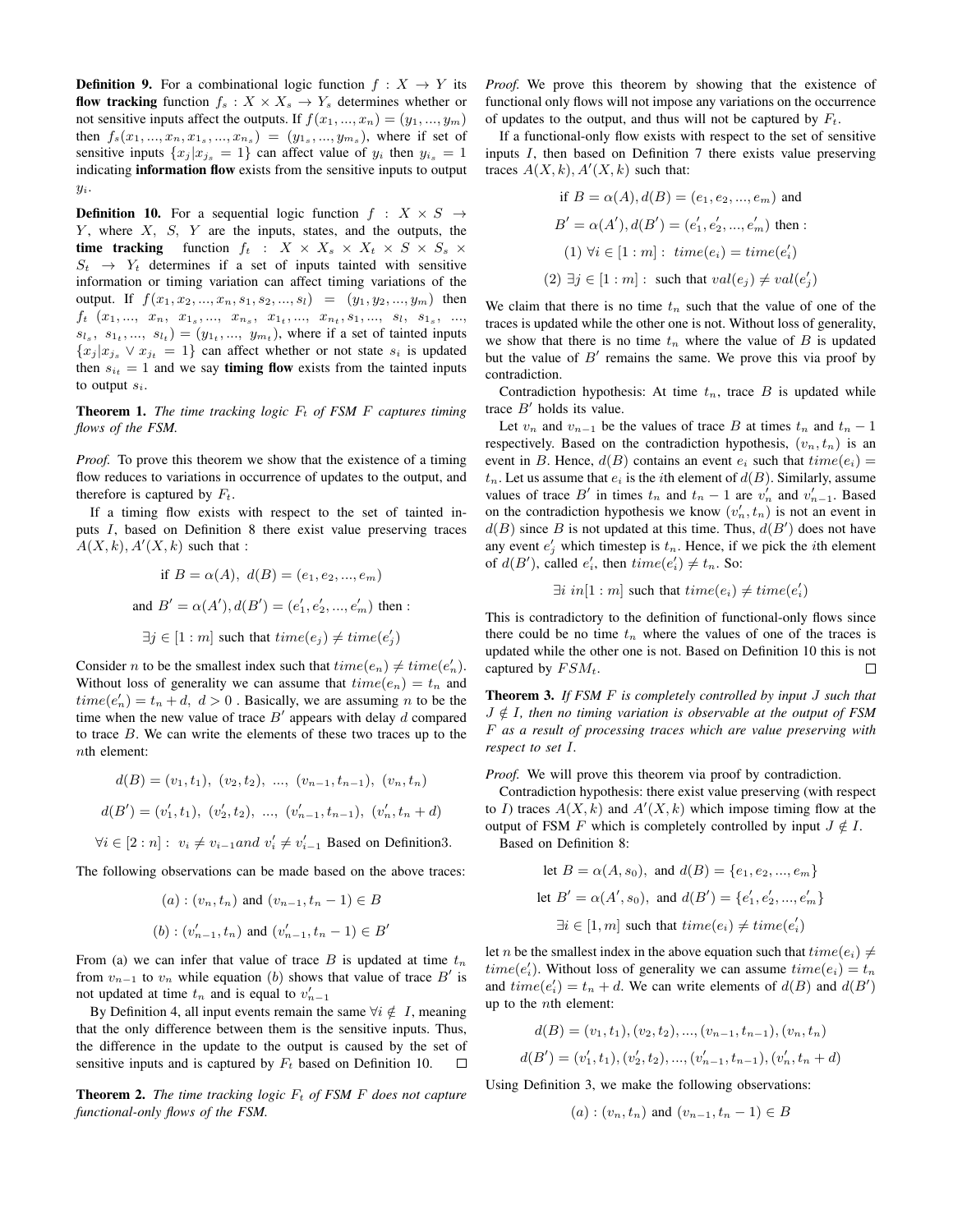

Fig. 2. Clepsydra overview

$$
(b) : (v'_{n-1}, t_n)
$$
 and  $(v'_{n-1}, t_n - 1) \in B'$ 

The above equations specifies that trace  $B$  has been updated at time  $t_n$  while  $B'$  is not updated. Lets denote the sub-trace of the fully controlling input  $J$  from traces  $A$  and  $A'$  with  $j$  and  $j'$ , respectively. Based on Definition 5, equation  $(a)$  indicates that input j is updated at time  $t_n$ , and from  $(b)$  we know input  $j'$  is not updated at this time. This is a contradiction as the only difference between input traces A and A' are with respect to set I, and since  $J \notin I$  then j and j' should be identical.  $\Box$ 

## IV. CLEPSYDRA IMPLEMENTATION

In this section, we describe implementation details of Clepsydra. As shown in Fig 2, the input to Clepsydra is a hardware design described by its abstract syntax tree (AST) which is obtained by parsing its HDL representation. As output, Clepsydra generates a synthesizable Verilog code which has all the functionalities specified in the original design, alongside the complementary logic for propagating both timing based and generic information flows from design inputs to its outputs. The tracking logic is realized in two steps: 1) extending each variable in the design with labels *sensitivity level* and *timing level* which indicate if the variable carries sensitive information or timing variation, respectively; and 2) inserting logic for updating these labels as their corresponding variables change. The code generated by Clepsydra is then given to EDA tools for security analysis. Security properties are assessed by specifying labels of the input variables and observing the output labels after simulation, formal verification or emulation. If the output labels comply with the designers' intention, the tracking logic is discarded and the original design can be used for fabrication. In case of violating the security properties, the original design should be modified, fed to Clepsydra, and retested.

Clepsydra enables analyzing timing behavior of a design with respect to any arbitrary subset of its inputs which are marked as sensitive. This facilitates modeling a variety of security properties. For example, constant time execution can be tested by marking all the inputs as sensitive. But in many scenarios we are only interested in constant execution time with respect to certain inputs. For instance, when a cache is shared between mutually untrusting processes, timing variations caused by accesses from sensitive data is exploitable. However, variations due to cache conflicts on non-sensitive data are not valuable to the adversary. indiscriminately eliminating all timing variations results in disabling the cache as a whole. Moreover, many mitigation techniques are based on randomizing timing variations. To differentiate benign variations from sensitive ones, we should inspect the source of the variations. This is done by tracking sensitive data throughout the circuit, and extracting the sensitive timing variations from them.

#### *A. Tracking Sensitive Information*

Sensitive information affects computation result through both the data path and the control path, creating explicit and implicit flows. To Input : Verilog code AST file Output: IFT-enhanced Verilog code

*Preprocessing:*

```
1 for each register r do
```
- 2 n: number of the paths to r;
- 3 m: number of the controllers of r;

```
4 if n \neq 2^m then r_bal=0;
```

```
5 else r_bal=1;
```

```
end
```
- <sup>6</sup> for *each conditional assignment a* do
- 7 | traverse CFG;
- $\begin{array}{c|c} \textbf{8} & a\_con = \text{list of controllers}; \end{array}$

```
end
```
*Logic insertion:*

```
9 for each variable x[n:0] do
```

```
10 define x_s[n:0], x_t[n:0];end
```

```
11 for each DFG operation a = b op c; do
```
<sup>12</sup> instantiate IFT-enhanced operation:

$$
13 \mid op\_IFT \ (a, \ a\_s, \ b, \ b\_s, \ c, \ c\_s);
$$

<sup>14</sup> insert time tracking logic:

15  $a_t = b_t | c_t;$ end

<sup>16</sup> for *each controller* c do

17 | insert buffer 
$$
c\_buf \leq c
$$
;

end

- 18 **for** each conditional assignment  $A \leq B$  **do**
- <sup>19</sup> insert implicit IFT logic:

$$
20 \mid A_s \leq B_s \mid c_s; \; \forall c \in A\_con.
$$

$$
21 \mid A_t \leq (B_s \& A_b a),
$$

22 |  $\left| \right.$   $(B_t \& \left. \right]$   $(c$  is non-sensitive and fully controlling);

# end

# Algorithm 1: Tracking logic generation

detect explicit flows, Clepsydra replaces each data path operation with an IFT-enhanced version of it which is available as a Verilog module in a predesigned IFT library (lines 11-13 of Algorithm 1). Each IFTenhanced operation receives the original inputs of the operation along with their sensitivity labels, and computes the outputs of the operation as well as their sensitivity labels. A simple example of replacing an add operation with an IFT-enhanced module is shown in the first line of Fig 3. Various complexity-precision trade-offs for the tracking logic can be explored by modifying the label propagation rules of the IFT-enhanced modules [13].

To track whether or not an assignment is implicitly affected by sensitive data, we need to figure out if its execution depends on any sensitive variable. To do so, Clepsydra extracts the design's control flow graph from its AST representation, and constructs a list of control signals for each conditional assignment (lines 6- 8 of Algorithm 1). Next, based on the variables in the list and their sensitivity labels the logic for tracking the implicit flow is generated and added to the explicit flow tracking logic (lines 18-20 of Algorithm 1).

#### *B. Tracking Timing Flows*

Clepsydra inserts logic components at each register interface to detect if any timing variation is generated from sensitive data, and whether or not existing variations from the register input flow to the register's output (lines 21-22 of Algorithm 1). As we proved earlier, the necessary condition for formation of timing variation is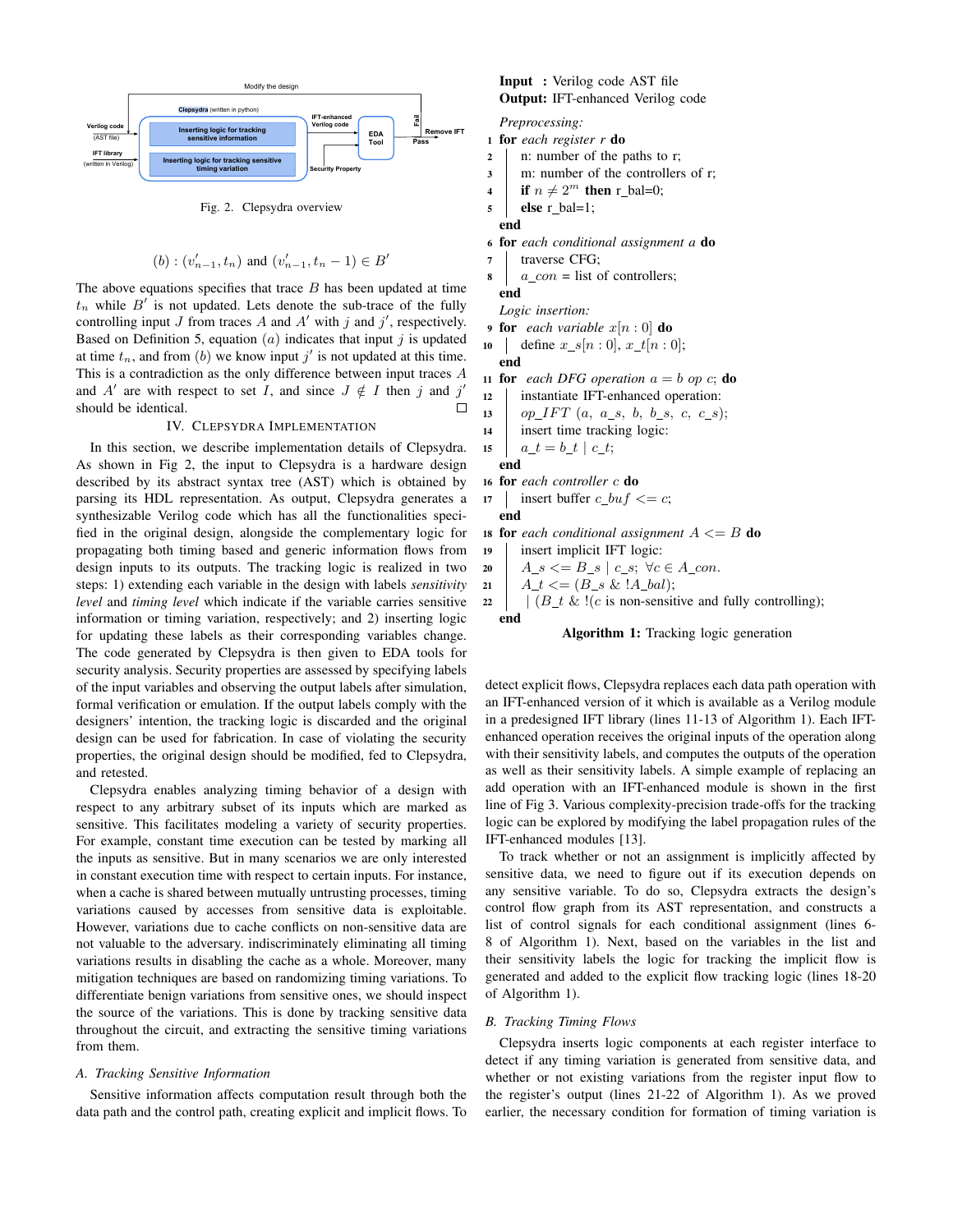

Fig. 3. (a) Original Verilog code, (b) IFT-enhanced Verilog code generated by Clepsydra

existence of a register which update depends on sensitive values. To identify these cases, we need to determine if a register has the flexibility of selecting between getting a new value and holding its current value. To examine this property for each register in the design, Clepsydra statically enumerates all the paths in which the register is written to, and compares it with the total number of paths that the controllers of that register can theoretically activate. If these two numbers are unequal, a bit which indicates the updates to the register are tentative is set (lines 1-5 of Algorithm 1). Such analysis on a Verilog code is relatively easy compared to software languages since multiple writes to a register are modeled as a single multiplexer with n data inputs and m control inputs. Tentative update scenarios happen if  $n \neq 2^m$  which indicates that the multiplexer has direct feedback from its output to its own input. To illustrate this idea, consider the Verilog code written in Fig 3(a) and the IFT-enhanced Verilog code generated by Clepsydra in Fig 3(b). Highlighted parts in lines 9 and 20 show the logic responsible for detecting generation of timing flows. Values of A\_bal and Y\_bal are statically decided by Clepsydra after analyzing the branches in the original code. An XNOR function is also added to detect cases where the register gets its value from a different variable without actually getting updated. Even though such scenarios are rare in actual designs, the logic for detecting them is added to ensure capturing cases where tentative updates are disguised by renaming the variables.

Once generated, timing variations flow directly through the subsequent registers unless special mechanism for eliminating the variations is implemented. Register X in Fig 3 directly gets its value from register A, thus if any timing variation is present as the output of A, it will unconditionally flow to X. As shown in the second line of Fig 3(b), timing variation directly flows through combinational logic since we are interested in cycle level precision.

As we proved in the previous section if there exist any nonsensitive control signal which fully controls the updates to the register, it can block flow of timing information. To detect existence of fully controlling signals for conditional assignments to registers, Clepsydra inserts XOR gates for comparing occurrence of updates. This logic is shown in lines 11 and 22 of Fig 3(b). The XOR function indicates that updates of the output register and its controller are synchronous. And the inverters specify that the controller does not have any sensitive information. This logic is responsible for preventing overestimating the flow to some extent as depicted by the AND function. The logic behind Y\_up, A\_up, B\_up and done\_up are not shown in the figure for simplicity, but they are computed by XORing the current state with the next state. Since, the updates to the control signals are observable at the register output with one cycle delay, Clepsydra inserts buffers to store control values from the previous cycle in order to compute whether or not they have been updated in the previous cycle (lines 16-17 of Algorithm 1).

#### V. EXPERIMENTAL RESULTS

In this section we elaborate how various security properties are specified based on notion of IFT, and verified on Clepsydra logic. Table I lists the hardware designs we tested along with the assessed security properties. For each design, we briefly discuss the architectural features which create timing channels, the attack model for exploiting them, the existing mitigation techniques, and the results of our security analysis. For all of our experiments, we obtained the AST representation of plain Verilog code by parsing it using Yosis tool [14], and employed Clepsydra to generate tracking logic. On the IFT-enhanced code generated by Clepsydra, effect of input X on timing behaviour of output Y can be inspected by setting the input signal  $X_s$  as high, and observing the value of the output  $Y_t$  after simulation or formal verification.

#### *A. Arithmetic Modules*

For the first set of experiments, we sought proving constant time properties of arithmetic units, as variation in completion time of these units can be exploited to extract information regarding the input [8], [7]. We tested a fixed point math library from the Opencores website [15], which is supposed to run in constant time as claimed by its designers. In order to verify this claim, we marked data inputs of each unit as sensitive and observed the timing labels of the outputs.

The multiplication unit is based on accumulating partial products at each cycle. Thus, if the MSB bits of the multiplier are zero the result will be available faster since the partial products in the last cycles are zero. The output ready signal of the design is set after a counter reaches zero. After analyzing this design, we noticed that while the ready output is free from timing variations, the product result is not. This indicates that the result could potentially become available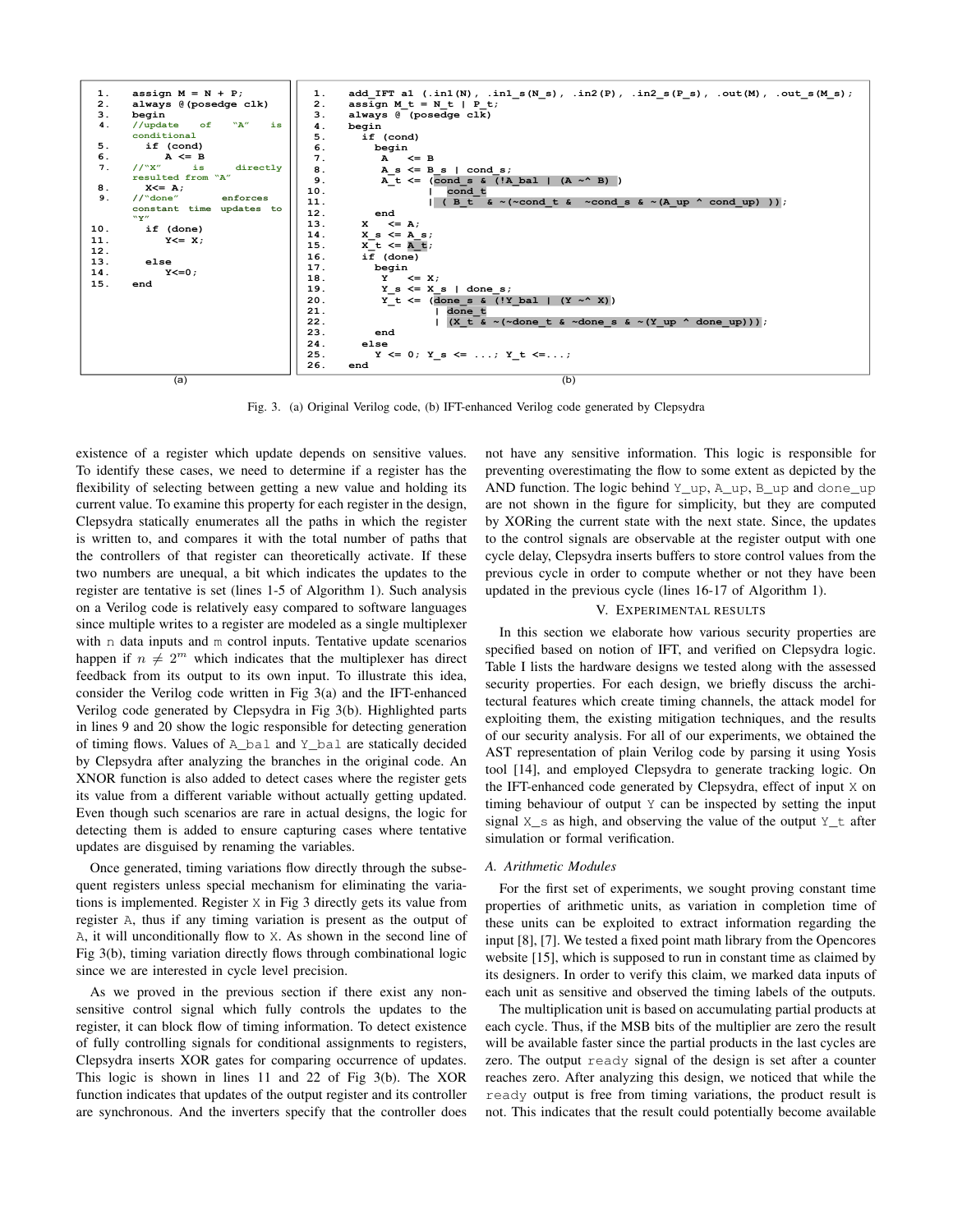TABLE I SUMMARY OF THE DESIGNS AND SECURITY PROPERTIES TESTED USING CLEPSYDRA

| <b>Design</b>         | <b>Security Property</b>               | <b>Security Specification</b>                            | Result                                  |
|-----------------------|----------------------------------------|----------------------------------------------------------|-----------------------------------------|
| Division unit         | Result is ready in constant time       | set dividend s, divisor s=H, assert(quotient $t == L$ )  | Proved                                  |
| multiplication unit   | Result is ready in constant time       | set multiplier_s, multiplicand_s=H, assert(product_t==L) | Provable after debugging                |
| cache                 | Isolation bw accesses to the same line | set index $s=H$ , assert(data $t==L$ )                   | violated                                |
| PL cache              | Isolation bw accesses to the same line | set index $s=H$ , assert(data $t==L$ )                   | Provable if sensitive data is preloaded |
| RPcache               | Isolation bw accesses to the same line | set index $s=H$ , assert(data $t==L$ )                   | Provable if RNG is secure               |
| WISHBONE, round robin | Timing isolation bw cores              | set request1_s=H, assert( $ack2_t == L$ )                | Violated                                |
| WISHBONE, TDMA        | Timing isolation bw cores              | set request1_s=H, assert( $ack2_t == L$ )                | Proved                                  |
| WISHBONE, TDMA+group  | Timing isolation bw cores              | set request1_s=H, assert( $ack2_t == L$ )                | Provable bw different groups            |
| <b>AES</b>            | Cipher is ready in constant time       | set key_s, plaintext_s=H, assert(cipher_t==L)            | Proved                                  |
| <b>RSA</b>            | Cipher is ready in constant time       | set key_s, plaintext_s=H, assert(cipher_t==L)            | Violated                                |

before the ready signal is raised. In order to eliminate this flow, we modified the design by adding a register which blocks the working result to write to the final output before the counter resets. After this modification, we could formally prove that the design runs in constant time using Questa Formal Verification tool. The division unit, similar to the example we had throughout the paper, is implemented by subsequently subtracting the divisor from the dividend. Similar to the multiplication unit, a wait state is responsible for enforcing constant time updates at the final outputs. This time no timing variation was detected by our analysis as all the output variables, including the result itself, are controlled by the wait state.

This set of experiments showed that our model is capable of isolating different forms of flows, and proving absence of timing flows while functional flows exist. Furthermore, it shows that the generated tracking logic is precise enough to detect cases where timing variations are eliminated by delaying all the updates as long as the worst case scenario.

## *B. Cache Implementations*

Cache-based side channel attacks have been repeatedly employed to break software implementations of ciphers such as RSA and AES. These attacks target implementations which use pre-computed values that are stored in the cache and accessed based on the value of the secret key. Thus, an attacker who is capable of extracting the cache access pattern of the process running the encryption can deduce information regarding the key. Percival [4] has shown that an adversarial process sharing the cache with the OpenSSL implementation of the RSA cipher can retrieve cache access pattern of the victim process by inducing collisions in the cache. By remotely attacking AES implementation of the OpenSSL protocol, Bernstein [3] showed that timing channels can be exploited even when the cache is not shared with an untrusted process. In his attack, Bernstein exploited the cache collisions between different requests by the victim process itself to reveal the encryption key. While these attacks vary substantially in terms of implementation, they all exploit the timing variations from the cache collisions. Several cache designs have been proposed to bar index value of sensitive accesses to affect the time that it takes for the cache to retrieve data in later cycles. We have used Clepsydra to inspect timing flows in an unsecure cache and two secure architectures, PLcache and RPcache, introduced in [16]. To model timing leakage via external interference, we consider two processes with isolated address spaces sharing the same cache. Marking indexes of accesses made by one process as sensitive, we want to figure out if the data read by the other process contain timing variation.

The internal interference scenario is modeled with a single process and inspecting if marking certain indexes as sensitive causes timing variation when the same lines are read with different tags.

PLcache eliminates leakage channel by letting processes to lock their data in the cache and disabling their eviction. Since sensitive data can no longer be evicted, it cannot affect the timing signature of the system. We implemented the PLcache and acquired its IFTenhanced tracking logic from Clepsydra to test if this partitioning scheme eliminates the flow. Based on our analysis, if data with sensitive indexes is preloaded to the cache and locked, there will be no information leakage as the result of later accesses to the locked lines. However, this result is based on assuming that the preloading stage is not sensitive itself.

Next, we tested the RPcache which randomly permutes the mapping of memory to cache addresses to eliminate any exploitable relation between the collisions. When external interference between untrusting processes are detected, PRcache randomly chooses a cache line for eviction . Thus, the attacker cannot evict the victim's process sensitive information and observe whether or not that causes delay later on. In case of internal interference, collisions are handled by directly sending the data from the colliding access to the processor and randomly evicting another line. Our analysis showed that RPcache eliminates timing variations assuming that the inputs to the random number generator are not sensitive.

## *C. Bus Architectures*

Another source of timing channel in hardware designs arises when different units are connected over a shared bus. In such scenarios, cores that are supposed to be isolated can covertly communicate by modulating the access patterns to a shared resource and affecting the time when other cores can use the same resource. Using Clepsydra, we have inspected presence of timing flows when WISHBONE interconnect architecture is used to arbiter accesses on an SoC. To access a shared resource over WISHBONE, the master core sends a request signal, and waits for the arbiter to send back an ack signal. Timing channel between different cores can be assessed by marking the request signal sent by one core as sensitive and observing the timing label of the ack signal sent to the other core in later requests. We have tested this scenario for the original WISHBONE arbiter and two modified versions of it.

The original WISHBONE arbiter, implemented by the Opencores community [17], is based on a round robin algorithm. Our experiments revealed existence of timing channel between the cores connected over this architecture as the grant given to one core